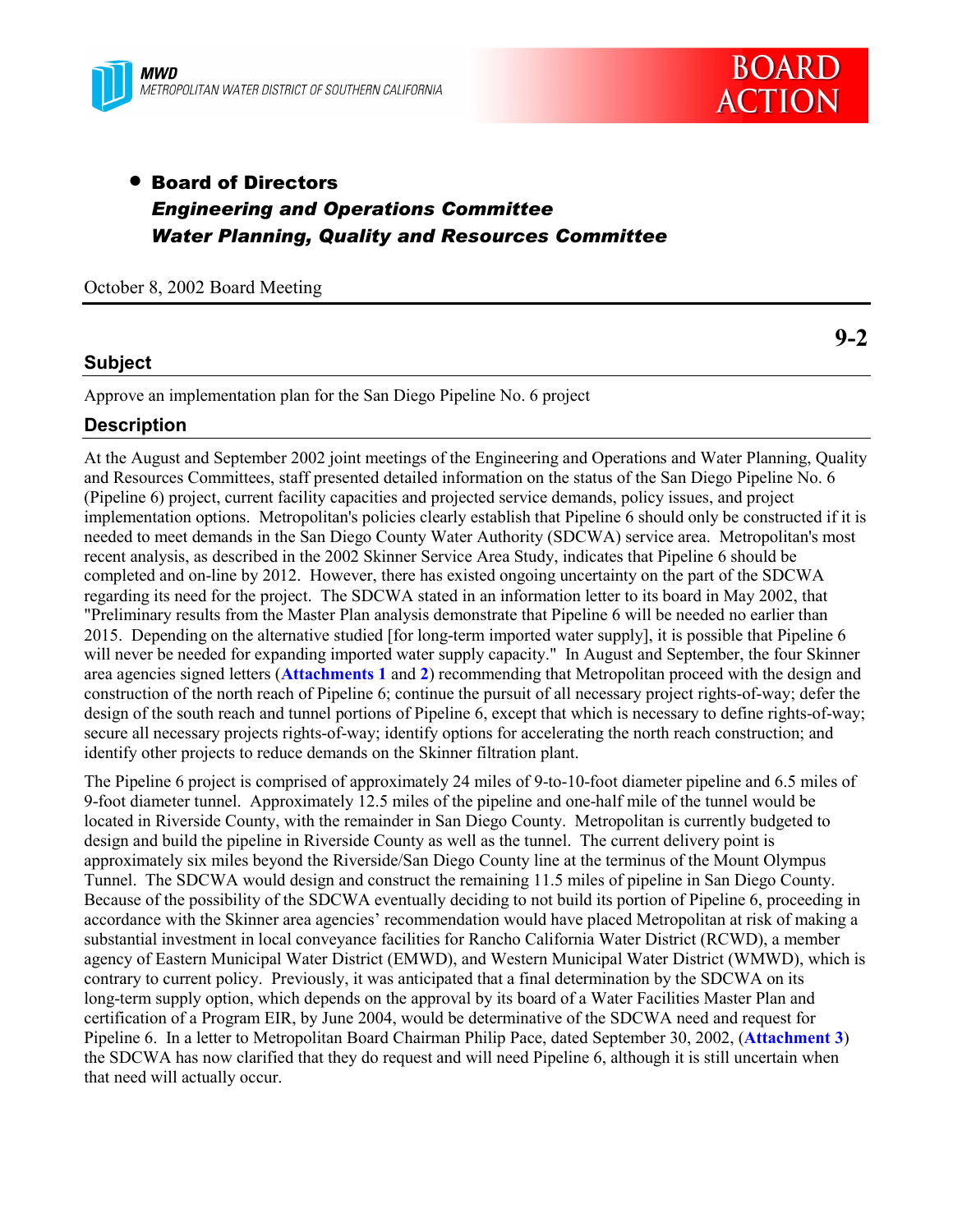## **Project Implementation Options**

The recent decision by the SDCWA board provides a definitive request to construct Pipeline 6 and a statement as to the eventual need for the project. The uncertainty and risk associated with a decision to move forward with any portion of the project have therefore been eliminated, as has the need for a reimbursement agreement.

The implementation options are as follows. Under Options 1 and 2 a future board action would determine the Pipeline 6 delivery point to the SDCWA. Under Option 3, a board determination of the delivery point would be needed now. Option 4 is the "No Project" option.

#### **Option 1. Proceed with design of the north and south pipeline reaches within Riverside County and acquisition of critical rights-of-way.**

Future board authorizations will be required to award the pipeline construction contracts, purchase the portal sites, and proceed with the design of the tunnel.

The majority of the pipeline alignment is within public road right-of-way, wherein Metropolitan has the right to install facilities. However, acquiring temporary construction easements when installing long reaches of large diameter pipeline is desirable in order to minimize impacts to traffic, as well as property and business owners. Temporary easements can only be obtained when construction is imminent. Ongoing development, particularly along the south reach, may soon preclude this method as a least cost option, requiring instead "tight-sheeting" of the pipeline trench over long stretches. Under this option, Metropolitan will complete final design and all permitting, and advertisement for award of construction contracts for the north and south reaches in order to avoid potential future cost increases. While staff can proceed with acquisition of all necessary rights-of-way for the north and south reaches, without a firm on-line date for the remainder, only "voluntary" acquisitions of the tunnel portal sites would be pursued and brought back to the Board for authorization to purchase. Additionally, no acquisition of the tunnel easements would be pursued until after the location of the north portal site has been finalized and further direction from the Board. Subject to board approval, the project components would be completed as follows:

North pipeline reach on-line by July 2006;

South pipeline reach on-line by October 2009;

Tunnel on-line date will be determined by future action of the Board.

In March 2001, the Board authorized the Chief Executive Officer to enter into professional services agreements for geotechnical, environmental, groundwater modeling/monitoring, and tunnel design work for Pipeline 6. Staff has determined that the services of a consultant will also be needed to provide program management support. Requests for Proposals were issued and proposals received and evaluated for all but the environmental services, which is currently being performed under an existing agreement. Under this option, agreements would be executed for the pipeline geotechnical and program management support efforts only. Additional authorization is currently only needed for the program management support services agreement.

## **Option 2. Proceed with design of the north pipeline reach only and acquisition of critical rights-of-way.**

Future board authorizations will be required to award the pipeline construction contract and to proceed with the design of the south reach and tunnel.

With the exception of the deferral of effort on the south pipeline reach, this option is very similar to Option 1. The main difference is that the postponement of work on the south reach could lead to cost increases resulting from ongoing development. However, depending on the outcome of the portal site property acquisition negotiations, and/or other development issues, alternative alignments could be pursued. Subject to board approval, the project components would be completed as follows:

North pipeline reach on-line by July 2006;

South pipeline reach and tunnel on-line date will be determined by future action of the Board.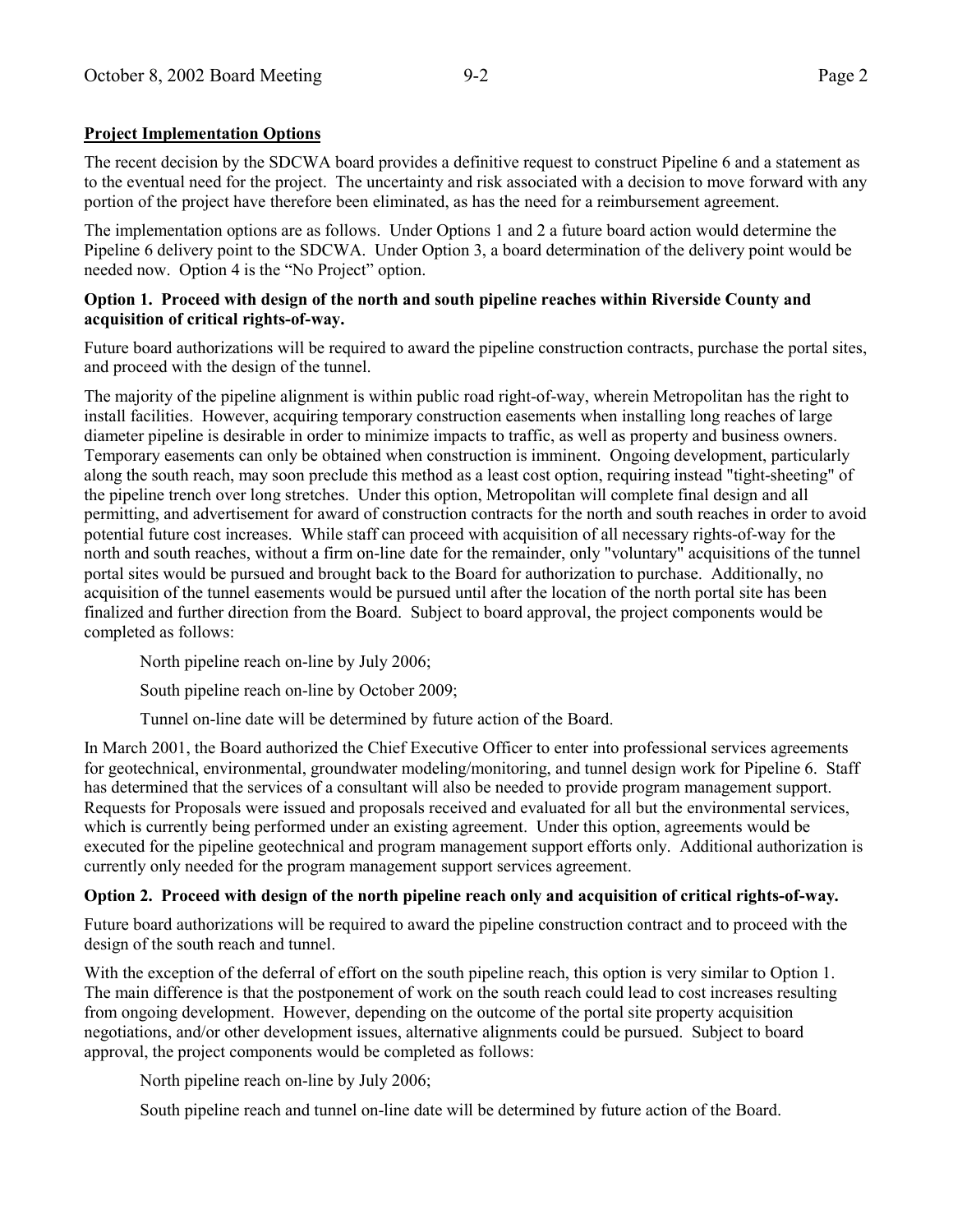## **Option 3. Proceed with all necessary design, permitting, and right of way acquisition to meet an on-line date of 2012.**

The current authorization, as provided in the March 2001 board action, is to proceed with all preliminary design and right-of-way acquisition to meet an on-line date of 2008. The June 2002 Skinner Area Study recommends a new on-line date of 2012. Pursuing all necessary activities for the entire project in advance of award of construction contracts will help ensure project completion within the approved budget and revised schedule. Additional board authorization would be required to award the construction contracts.

Subject to board approval, the project components would be completed as follows:

North pipeline reach on-line by July 2006;

South pipeline reach on-line by October 2009;

Tunnel on-line by 2012.

The tunnel on-line date shown under this option assumes that Metropolitan's Board would determine that the Pipeline 6 delivery point to the SDCWA will remain six miles below the county line at the terminus of the Mount Olympus Tunnel.

Professional services agreements would be executed for the geotechnical, tunnel design and groundwater modeling/monitoring, and program management support work. Additional authorization is only needed for the program management support services.

## **Option 4. Do not proceed with any portion of the Pipeline 6 project until the SDCWA determines an on-line date for Pipeline 6.**

The immediate need for the north reach of Pipeline 6 is to enable RCWD to more efficiently manage and operate its water supply and distribution system. Relief of demands on Skinner is only a secondary benefit in light of the similar on-line dates for the Module 7 expansion and the north reach of Pipeline 6. Per discussions with the Skinner area agencies, RCWD could pursue one of two alternatives under this option: (1) convert its existing groundwater delivery pipeline to treated water through several minor modifications to its distribution system; or (2) build its own, smaller pipeline to deliver water to its groundwater recharge program. The first alternative would result in an abandonment of RCWD's groundwater recharge program and transfer additional demand back to the Skinner plant. The second alternative would provide the same benefit to RCWD as the north reach of Pipeline 6, and could benefit both Metropolitan and the SDCWA through a reduction in peak demands on the Skinner plant. This pipeline would be paid for entirely by RCWD, but would result in a parallel pipeline to a future Pipeline 6. Total financial impact to the region would be greater than if a single, large diameter pipeline is built. Either alternative could most likely be completed and on-line sooner than the projected June 2006 date for the 10-foot diameter north reach.

Upon determination by the SDCWA of the on-line date for Pipeline 6, Metropolitan would develop a new schedule and budget for project completion. Additionally, if RCWD moves forward with its own pipeline, the Pipeline 6 alignment, and therefore the cost estimate, CEQA documentation, and right-of-way needs could be impacted.

Under RCWD's first alternative, the Skinner plant will continue to operate at flows increasingly above the design capacity when needed until Module 7 is on-line. Under RCWD's second alternative, operations at Skinner would depend on RCWD's own decision making on the timing of construction and operation of its facilities.

## **Policy**

The policies relating to the planning and construction of facilities are documented in the Statement of Policy adopted January 9, 1931; ß 4202 of Metropolitan's Administrative Code (Laguna Declaration); and Metropolitan Report 1107, "Southern California's Integrated Water Resources Plan Volume 2: Metropolitan's System Overview." The three applicable policies can be summarized as follows: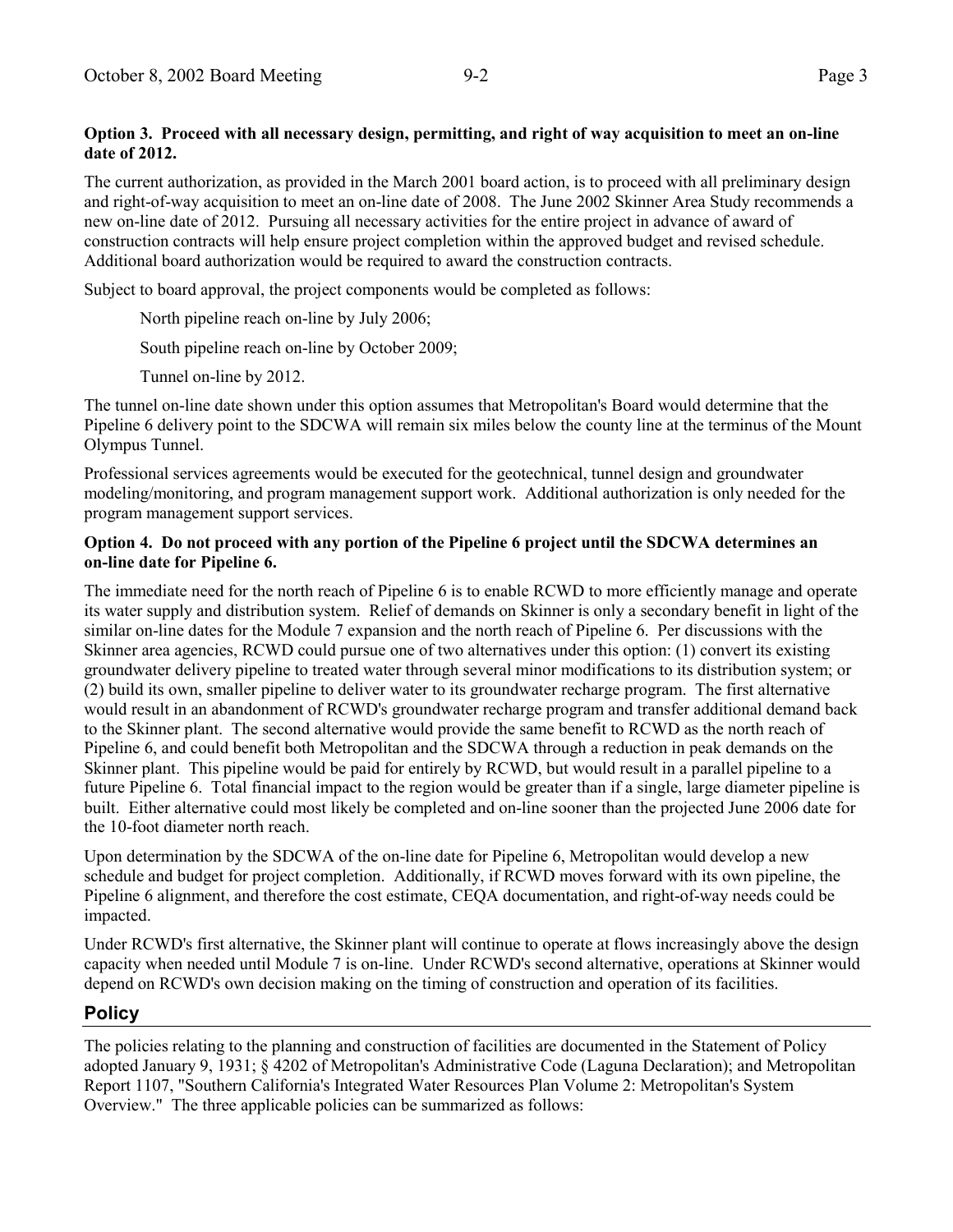- (1) Provide water delivery at or near the boundary of each member agency and to such other points as Metropolitan's Directors may determine;
- (2) Implement only projects that provide regional benefits; and
- (3) Plan and design for transverse capacity in pipelines by sizing based on economies of scale and long-term projections of need.

## **California Environmental Quality Act (CEQA)**

CEQA determination for Options #1, #2, and #3:

The Final Environmental Impact Report (Final EIR) for Pipeline 6 was certified by the Board in May 1993. During that same meeting, the Board also approved the Findings of Fact, the Mitigation Monitoring and Reporting Program, the Statement of Overriding Considerations, and Pipeline 6. The current board action to approve an implementation plan, i.e., Options #1, #2, or #3, has already been addressed within the existing environmental documentation. Therefore, the previously certified and approved environmental documentation fully complies with CEQA and the State CEQA Guidelines, and as such, no further environmental documentation is necessary for the Board to act on the proposed action related to either Options  $#1, #2,$  or  $#3.$ 

The CEQA determination is: Determine that the proposed action for Options  $\#1, \#2,$  or  $\#3$  has been previously addressed in the certified 1993 Final EIR for Pipeline 6 and that no further environmental analysis or documentation is required.

CEQA determination for Option #4:

None required

## **Board Options/Fiscal Impacts**

## **Option #1**

Adopt the appropriate CEQA determination and

- a. Authorize all design phase activities for the north and south pipeline reaches in advance of award of a construction contract, including acquisition of necessary rights-of-way;
- b. Authorize negotiation for acquisition of the Mount Olympus Tunnel portal sites;
- c. Delegate to the CEO the authority to enter into a professional services contract for program management support for an amount not to exceed \$2.4 million; and
- d. Defer all tunnel design activities.

**Fiscal Impact:** The cost of the authorized activities under this option is about \$13 million. This does not include the cost of any land or easement acquisitions. The funds are budgeted and there are sufficient funds in the existing appropriation.

## **Option #2**

Adopt the appropriate CEQA determination and

- a. Authorize all design phase activities for the north pipeline reach in advance of award of a construction contract, including acquisition of necessary rights-of-way;
- b. Authorize negotiation for acquisition of the Mount Olympus Tunnel portal sites;
- c. Delegate to the CEO the authority to enter into a professional services contract for program management support for an amount not to exceed \$1.2 million; and
- d. Defer all design activities south of the north reach.

**Fiscal Impact:** The cost of the authorized activities under this option is about \$6.5 million. This does not include the cost of any land or easement acquisitions. The funds are budgeted and there are sufficient funds in the existing appropriation.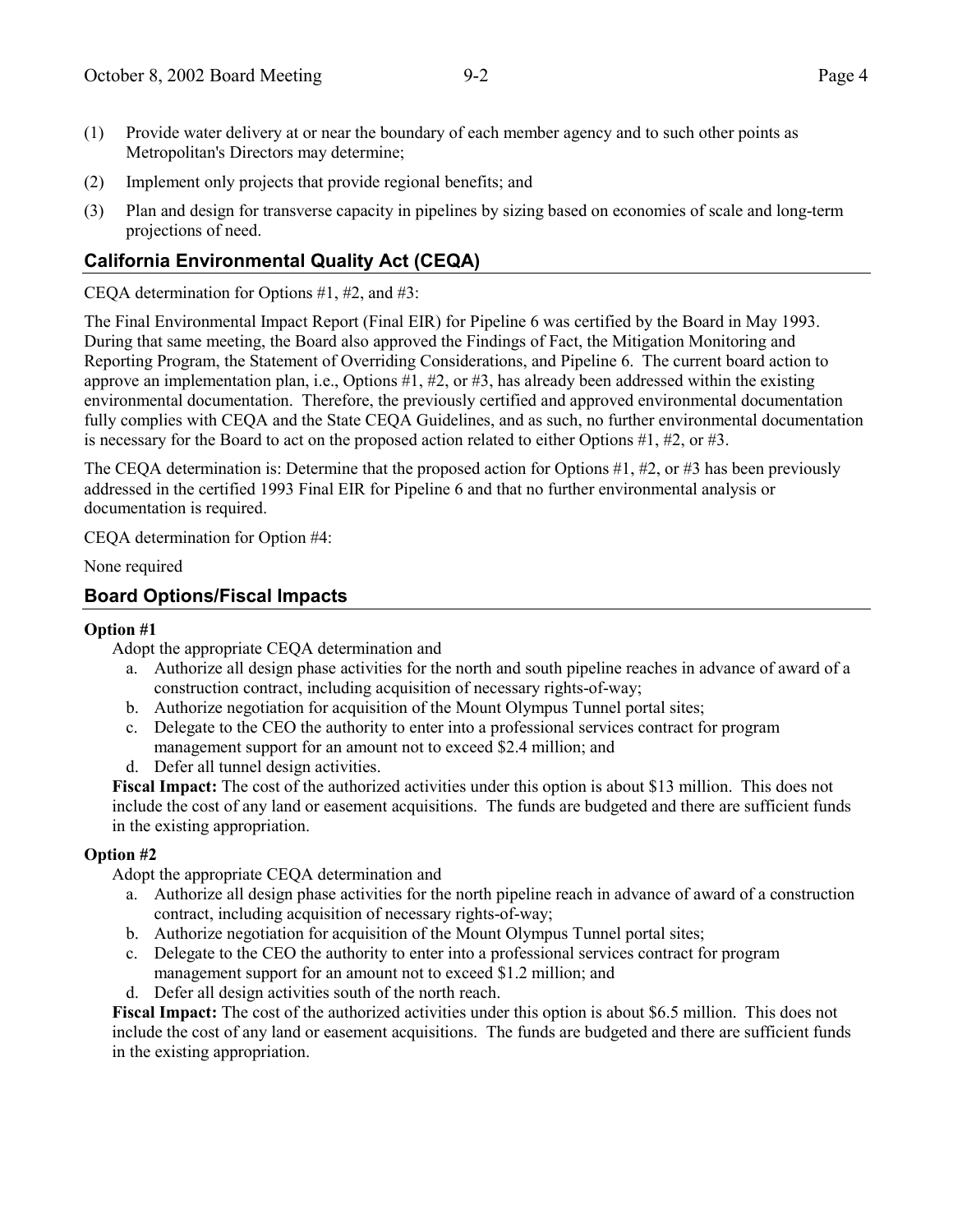## **Option #3**

Adopt the appropriate CEQA determination and

- a. Authorize all design phase activities for all of Metropolitan's portion of the project, in advance of award of a construction contract, including acquisition of necessary rights-of-way;
- b. Delegate to the CEO the authority to enter into a professional services contract for program management support for an amount not to exceed \$3.6 million; and
- c. Determine at this time the delivery point to the SDCWA for Pipeline 6.

**Fiscal Impact:** The cost of the authorized activities under this option is about \$32 million if the delivery point is not changed. This does not include the cost of any land or easement acquisitions. The funds are budgeted and there are sufficient funds in the existing appropriation.

#### **Option #4**

Defer all Pipeline 6 activities until the SDCWA determines an on-line date.

**Fiscal Impact:** None. There may be later budget adjustments due to potential changes in scope, alignment, and schedules.

## **Staff Recommendation**

Option #1

 $W_c$ 10/2/2002 *Date Roy L. Wolfe*

*Manager, Corporate Resources*

10/2/2002

*Ronald R. Gastelum Chief Executive Officer*

SM.

*Date*

**Attachment 1 - August 12, 2002 Letter from Skinner area Agencies** 

Attachment 2 - September 5, 2002 Letter from Skinner area Agencies

Attachment 3 – September 30, 2002 Letter from Mr. James Turner, Chairman, SDCWA Board of **Directors**

BLA #1968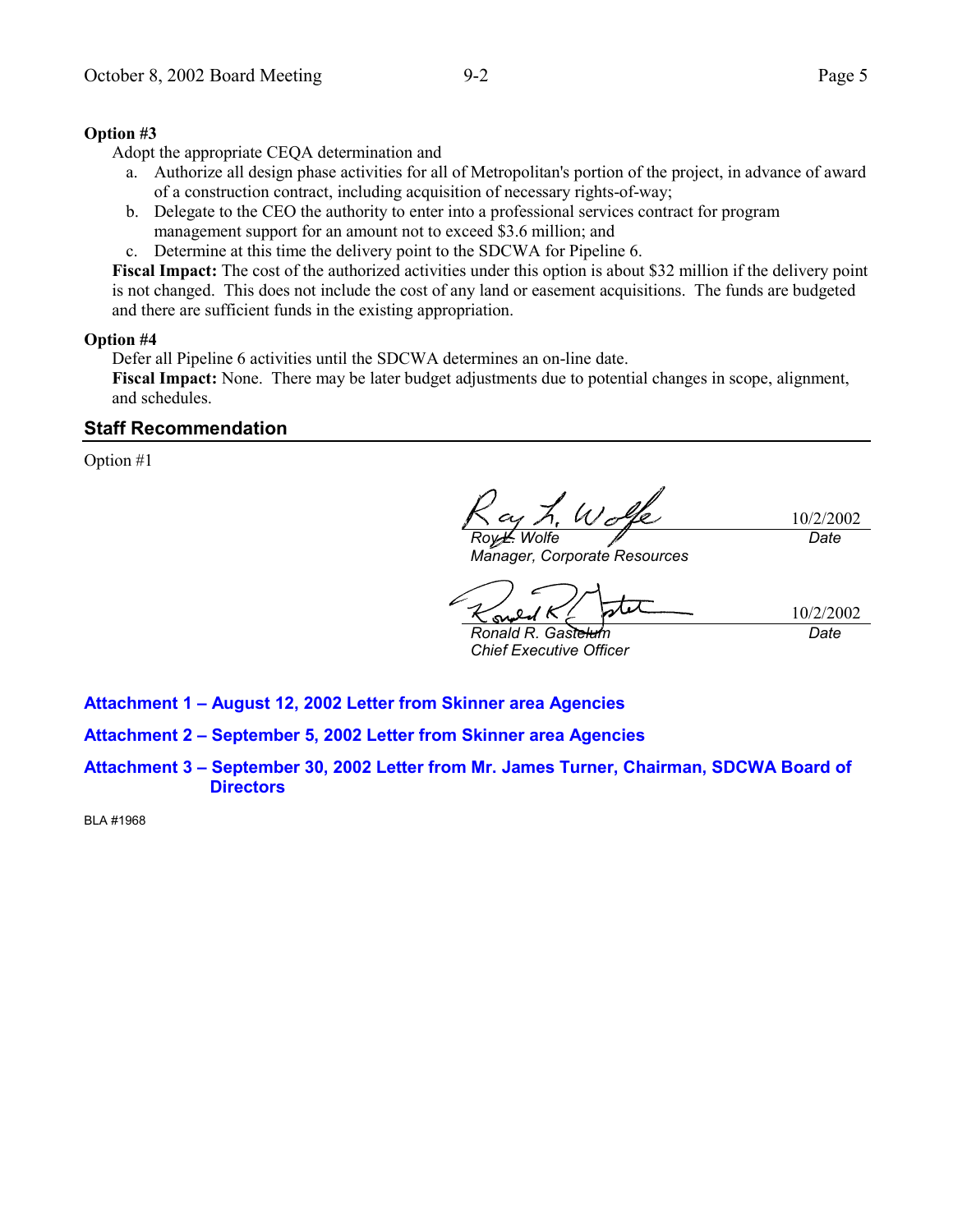

August 12, 2002

Mr. Ron Gastelum, Chief Executive Officer Metropolitan Water District of Southern California P.O. Box 54153 Los Angeles, CA 90054-0153

RE: Pipeline 6

Dear Ron:

We are working together to resolve mutual issues regarding the implementation of the Pipeline 6 project and capacity constraints at the Skinner Water Filtration Plant . As you know, the Pipeline 6 project has evolved complexities related to Metropolitanís current construction schedule, the projected on-line requirements of each of the affected Skinner-area member agencies, and capacity at Skinner. At this point, we think it is helpful to take stock of what we know about the need for Pipeline 6 and to provide recommendations that will assist in both resolving Pipeline 6 implementation issues and relieving demands on Skinner.

Metropolitanís June 2002 Skinner Service Area Study discusses current and future constraints on the Skinner Filtration Plant. We recognize that this plant alone will not be able to meet all of the filtered water needs of the Skinner service area. Accordingly, our agencies have completed local projects that reduced demand on Skinner and have planned additional local projects that will further reduce demand on the plant.

As stated in the San Diego County Water Authorityís (Authority) June 27, 2002 letter to you, the Authority does not need capacity from Pipeline 6 until 2015 or thereafter. Therefore, the tunnel portion of the project, which serves only the Authority, may be delayed beyond Metropolitanís current projected on-line date of 2008. However, the Rancho California Water District (RCWD, represented at Metropolitan by both Eastern and Western Municipal Water Districts) does require capacity from Pipeline 6 by 2008, or sooner if possible.

One way to address this situation would be to construct a first phase of Pipeline 6 extending to DePortola Road. This would allow the RCWD to more reliably utilize its groundwater basin, which produces potable water and reduces demand on Skinner. To pursue this option in the near term, while retaining flexibility for the overall Pipeline 6 project, we offer the following recommendations for Metropolitan:

• Continue the pursuit of all necessary project rights of way;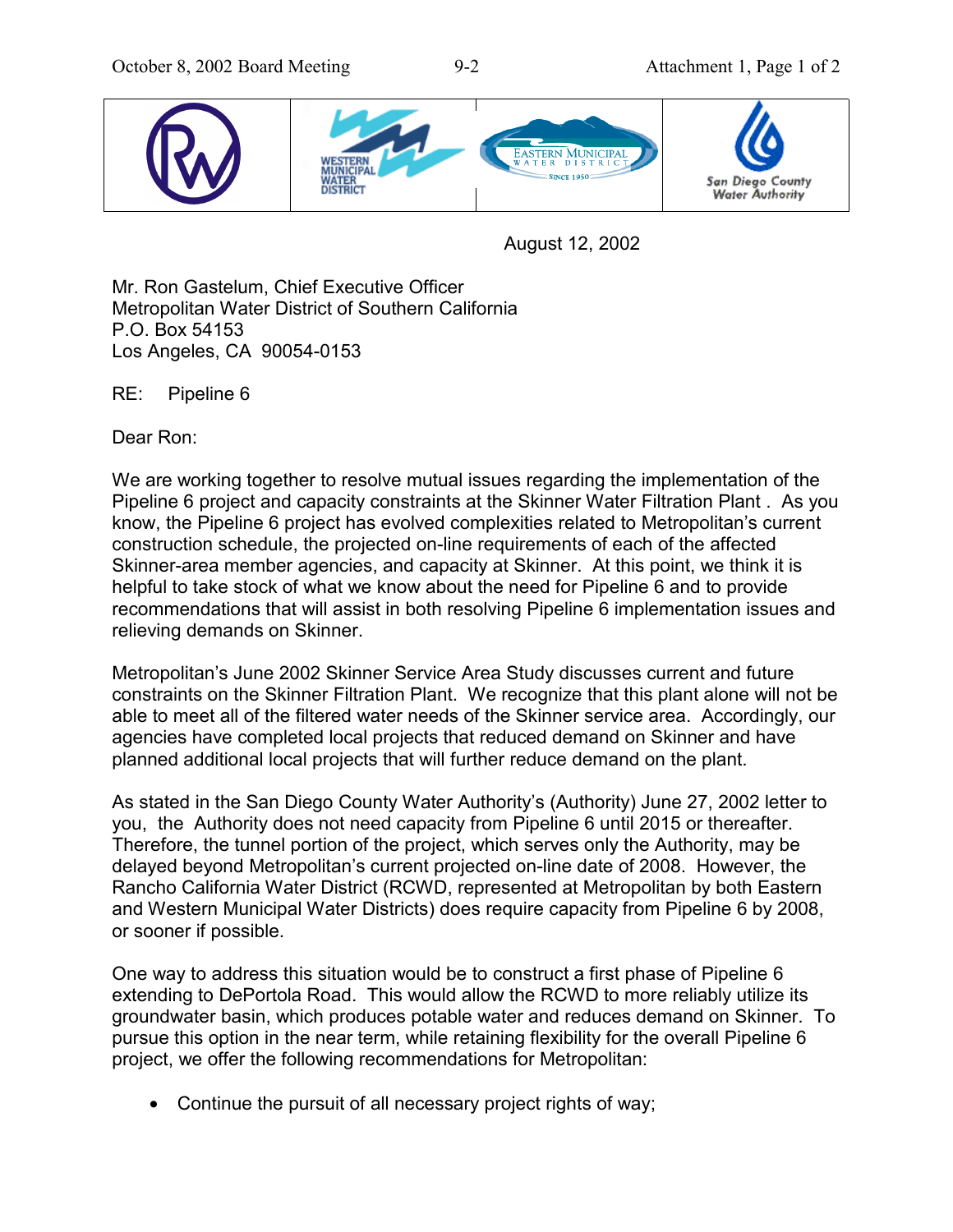Mr. Ron Gastelum August 12, 2002 Page 2

- Pursue pipeline design from Skinner to DePortola Road;
- Defer tunnel design, except that which is necessary to define rights of way;
- Identify options for accelerating pipeline construction to DePortola Road; and
- Identify other projects to reduce demands on the Skinner Filtration Plant.

We look forward to further discussing these issues and recommendations with your staff.

t Gonald

Don Harriger **Tony Pack** General Manager General Manager Western Municipal Water DIstrict Eastern Municipal Water District P.O. Box 5286 P.O. Box 8300 Riverside, CA 92517 Perris, CA 92572

Sincerely,

Tong Ooch

Maureen A. Stapleton **John Hennigar** General Manager General Manager San Diego County Water Authority<br>
42135 Winchester Road<br>
42135 Winchester Road San Diego, CA 92123 Temecula, CA 92590

 $2776$ 

42135 Winchester Road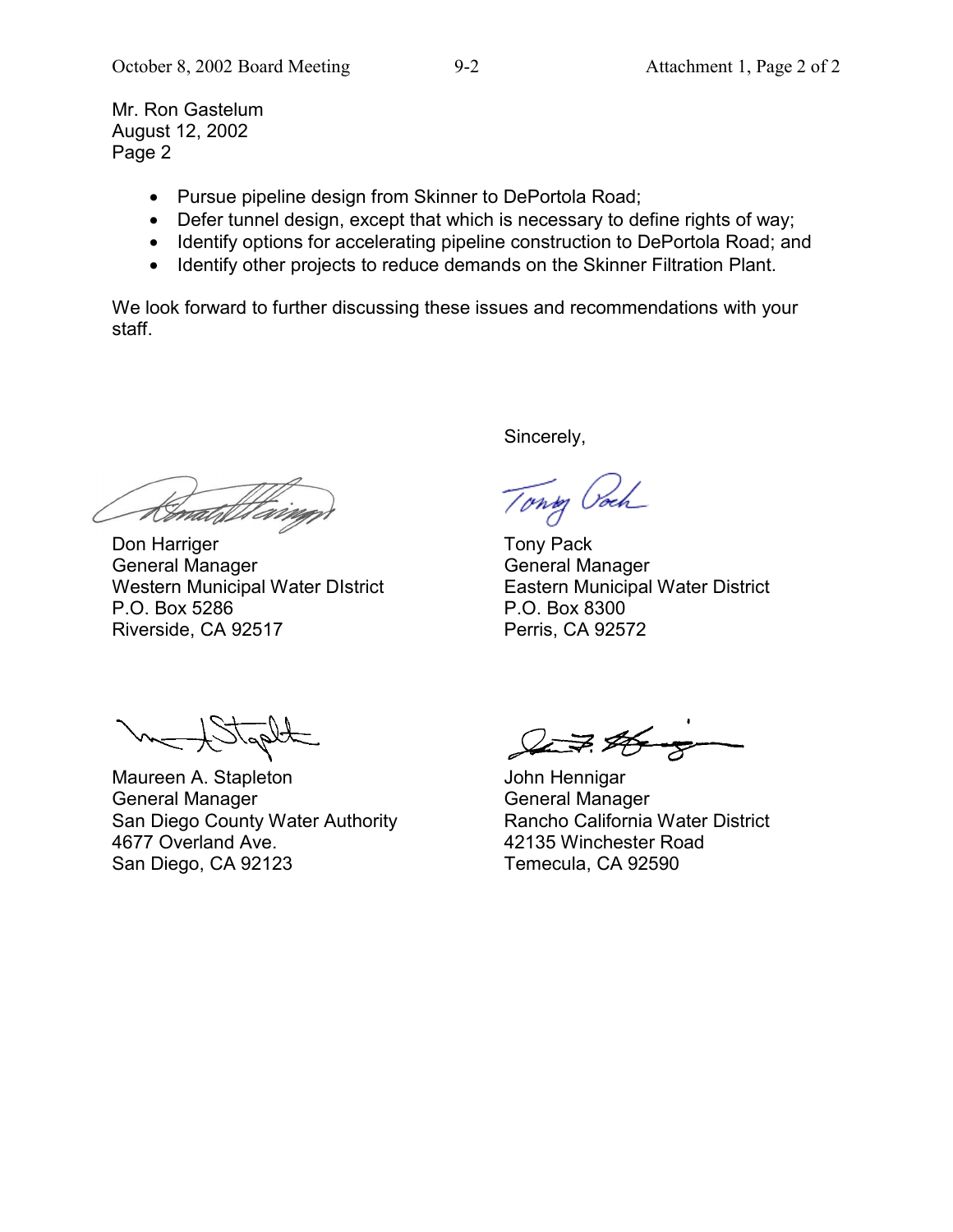

September 5, 2002

Mr. Ron Gastelum, Chief Executive Officer Metropolitan Water District of Southern California P.O. Box 54153 Los Angeles, CA 90054-0153

RE. Pipeline 6

Dear Ron:

We have reviewed Metropolitan's September 10 Board letter 8-10 regarding Pipeline 6. Following Board discussion at the August joint session of Metropolitan's E&O and WPQ&R committees, we are encouraged that this project may be implemented in a way that meets regional needs and offers significant potential cost savings.

We believe the best course of action for this project is an approach that accomplishes the following:

- Authorize the immediate design and construction of the northern pipeline reach. from Lake Skinner to DePortola Road;
- Defer the decision for the design and construction of the southern reach and the tunnel until after June 2004, giving the Authority time to better determine when it may need the project, except to the extent that such efforts are needed to define the rights of way between DePortola Road and the northern tunnel portal; and
- Secure all necessary project rights of way to preserve options, including the  $\bullet$ southern pipeline reach and tunnel.

If implemented in this fashion, the project provides the near-term benefits described in your board letter from relieving peak Skinner Filtration Plant demand with conjunctive use water management. This flexible approach to implementation matches construction of the project with member agency needs. By deferring the southern pipeline and tunnel reaches, Metropolitan preserves the opportunity for major cost savings.

Thank you for your consideration in this matter. If you have any comments or questions concerning our recommended course of action, please do not hesitate to call.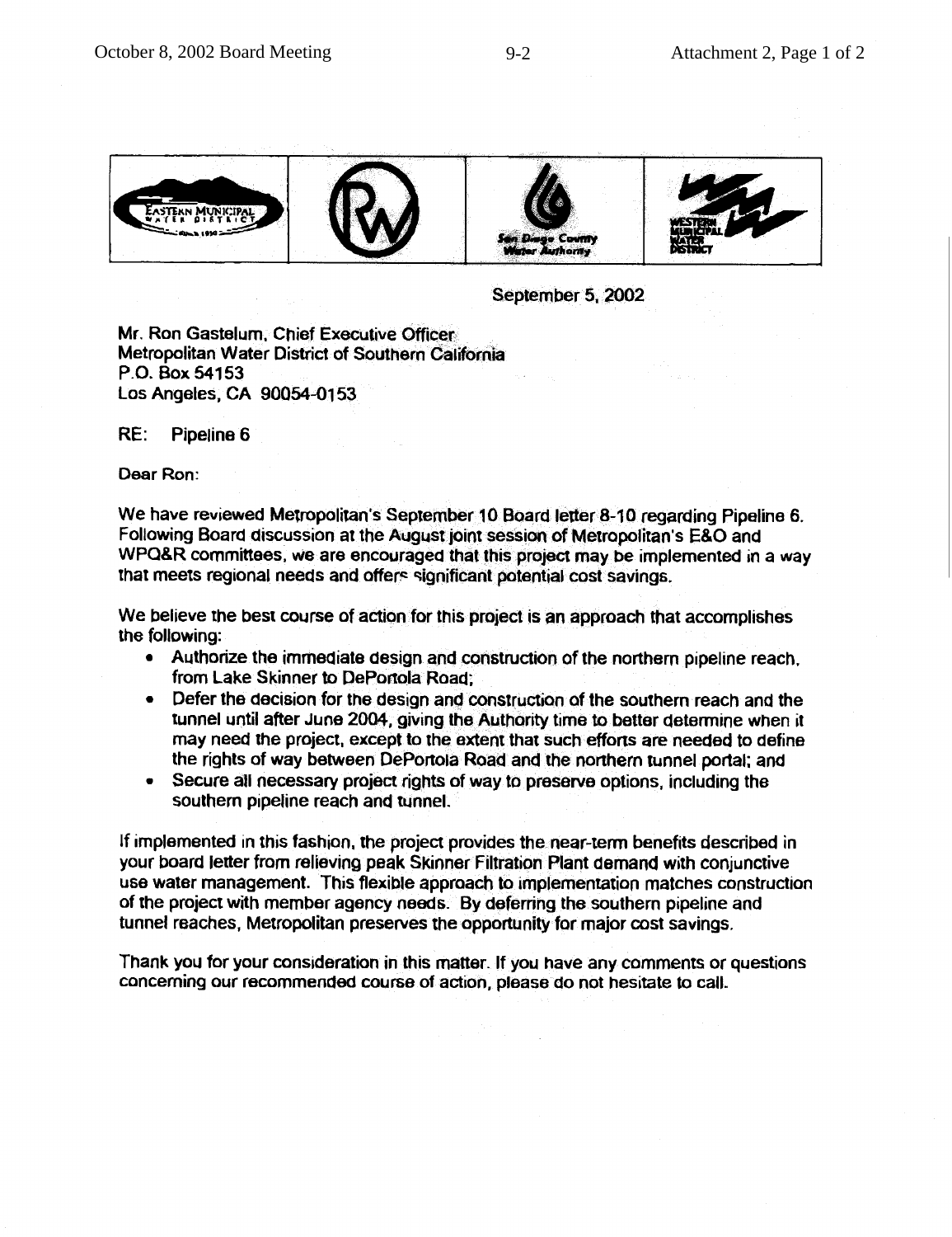Mr. Ron Gastelum September 5, 2002 Page 2

Kematal

Don Harriger **General Manager Western Municipal Water District** P.O. Box 5286 Riverside, CA 92517

Sincerely,

Tony Vi

**Tony Pack General Manager Eastern Municipal Water District** P.O. Box 8300 Perris, CA 92572

Maureen A. Stapleton **General Manager** San Diego County Water Authority 4677 Overland Ave. San Diego, CA 92123

27.25

John Hennigar **General Manager** Rancho California Water District 42135 Winchester Road Temecula, CA 92590